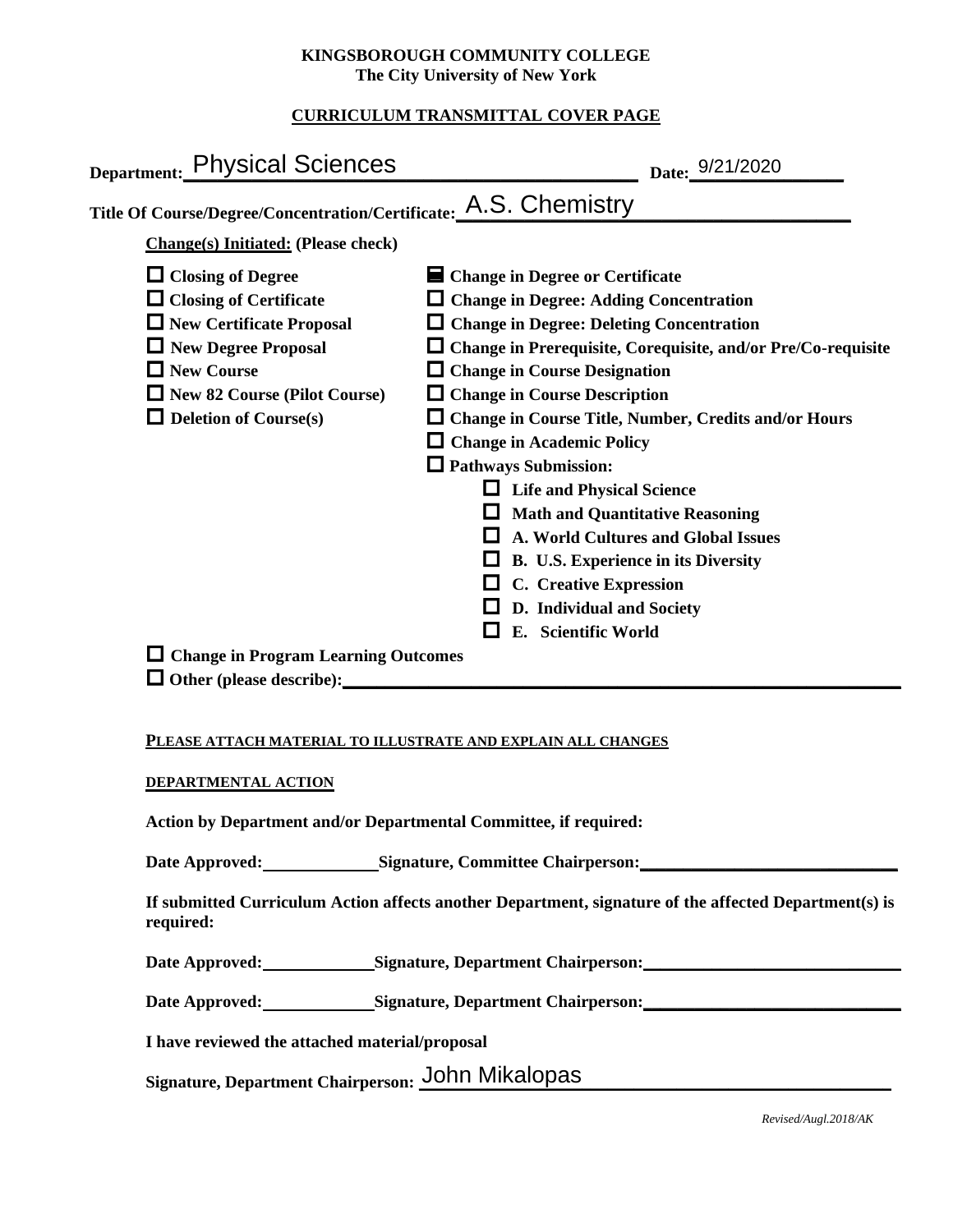| TO:   | FALL 2020 Curriculum Committee                                             |
|-------|----------------------------------------------------------------------------|
| FROM: | John Mikalopas, Ph.D. Professor and Chair, Department of Physical Sciences |
| DATE: | September 21, 2020                                                         |
| RE:   | Change Degree Requirements for the A.S. Chemistry                          |

The Department of Physical Sciences is proposing a change in degree requirements for the A.S. Chemistry.

# **Change:**

1. Addition of MAT 9B0 – College Algebra for STEM Majors, under Required Core: Mathematics and Quantitative Reasoning (MQR)

# **Rationale for Change:**

These changes are necessary based on the proposed new course, MAT 9B0 – College Algebra for STEM Majors, by the Department of Mathematics and Computer Science to the Fall 2020 Curriculum Committee.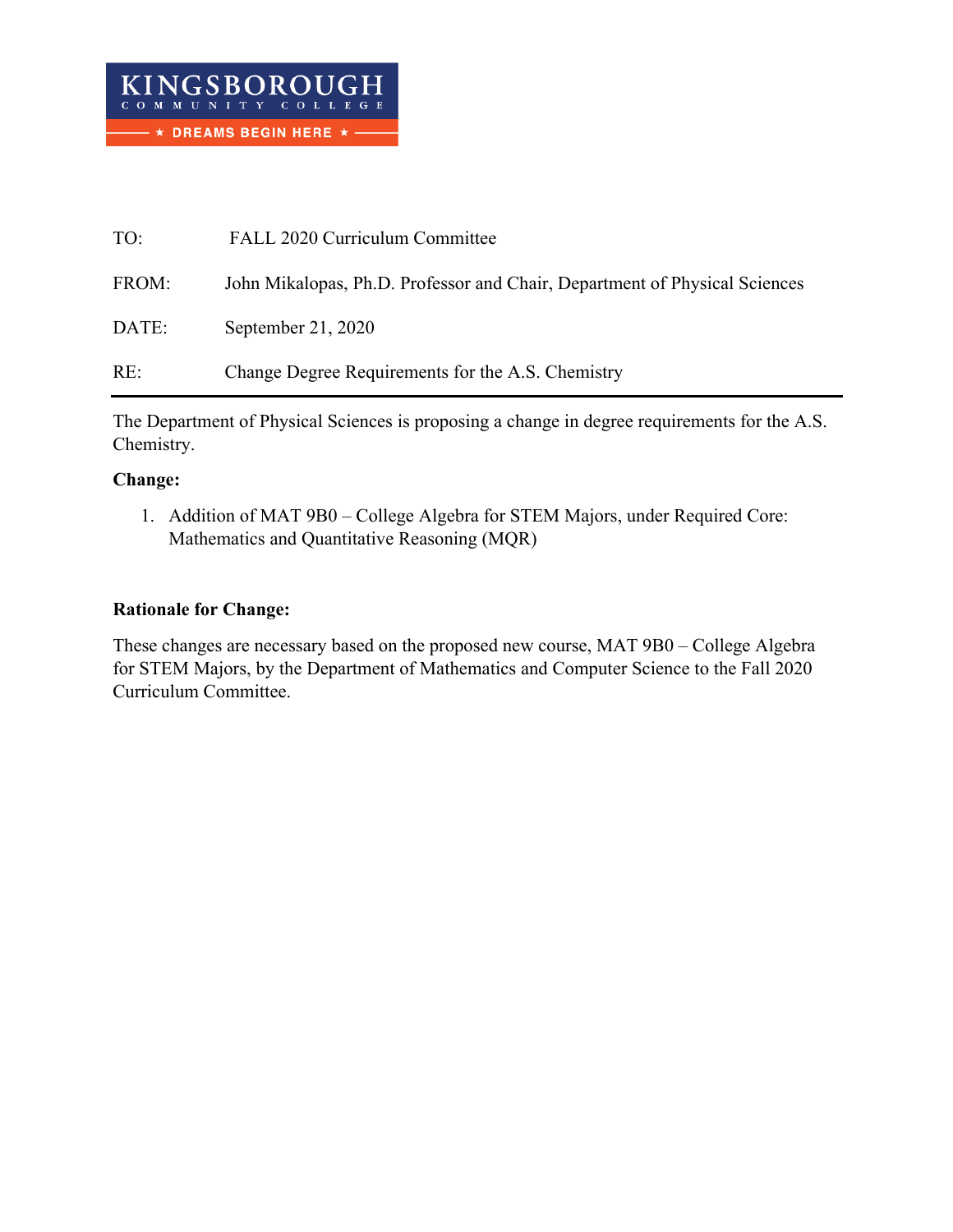| Add/Delete/Change   A.S. CHEMISTRY |                                                                                       |                |
|------------------------------------|---------------------------------------------------------------------------------------|----------------|
|                                    | <b>HEGIS: 5619.00</b>                                                                 |                |
|                                    | PROGRAM CODE: 01043                                                                   |                |
|                                    |                                                                                       |                |
|                                    | <b>CUNY CORE</b>                                                                      | <b>CREDITS</b> |
|                                    |                                                                                       |                |
|                                    | <b>REQUIRED CORE:</b> (4 Courses, 13Credits)                                          | 13             |
|                                    | When Required Core Courses are specified for a category, they are required for the    |                |
|                                    | major                                                                                 |                |
|                                    | ENG 1200 - Composition I                                                              | 3              |
|                                    | ENG 2400 - Composition II                                                             | 3              |
|                                    | Mathematical and Quantitative Reasoning*:                                             | 3              |
| <b>ADD</b>                         | MAT 9B0 - College Algebra for STEM Majors or                                          |                |
|                                    | MAT 900 - College Algebra or                                                          |                |
|                                    | MAT 1400 - Analytic Geometry and Pre-Calculus Mathematics or                          |                |
|                                    | MAT 1500 - Calculus I                                                                 |                |
|                                    | Life and Physical Sciences*:                                                          | 4              |
|                                    | CHM 1100 - General Chemistry I                                                        |                |
|                                    |                                                                                       |                |
|                                    | FLEXIBLE CORE: (6 Courses, 20 Credits)                                                | 20             |
|                                    |                                                                                       |                |
|                                    | When Flexible Core Courses are specified for a category, they are required for the    |                |
|                                    | major. One course from each Group A to D (Group E is satisfied by the courses shown). |                |
|                                    | No more than two courses can be selected from the same discipline.                    |                |
|                                    | A. World Cultures and Global Issues                                                   |                |
|                                    | B. U.S. Experience In Its Diversity                                                   |                |
|                                    | C. Creative Expression                                                                |                |
|                                    | D. Individual & Society                                                               |                |
|                                    | E. Scientific World*:                                                                 |                |
|                                    | CHM 1200 - General Chemistry II                                                       |                |
|                                    | PHY 1300 - Advanced General Physics I                                                 |                |
|                                    |                                                                                       |                |
|                                    | <b>DEPARTMENT REQUIREMENTS (7 Courses, 26 - 27 Credits)</b>                           |                |
|                                    | Additional Physical Sciences Requirements (3 Courses, 14 Credits)                     | 14             |
|                                    | CHM 3100 - Organic Chemistry I                                                        | 5              |
|                                    | CHM 3200 - Organic Chemistry II                                                       | 5              |
|                                    | PHY 1400 - Advanced General Physics II                                                | $\overline{4}$ |
|                                    |                                                                                       |                |
|                                    | Additional Mathematics Requirements (2 Courses, 6 Credits)                            | 6              |
|                                    | Select Two (2) additional courses beyond the Mathematical and Quantitative Reasoning  |                |
|                                    | (MQR) course from the following:                                                      |                |
|                                    | MAT 1000 - College Trigonometry^                                                      |                |
|                                    | MAT 1400 - Analytic Geometry and Pre-Calculus Mathematics (Recommended)               |                |
|                                    | MAT 1500 - Calculus I (Recommended)                                                   |                |
|                                    | MAT 1600 - Calculus II (Recommended)                                                  |                |
|                                    | MAT 2100 - Calculus III                                                               |                |
|                                    | MAT 5500 - Differential Equations                                                     |                |
|                                    | MAT 5600 - Linear Algebra                                                             |                |
|                                    |                                                                                       |                |
|                                    | Additional Science and Mathematics Electives (2 Courses, 6 - 7 Credits)               | 6 to 7         |
|                                    | Elective Credits in CHM, CS, EGR, EPS, MAT, PHY, or SCI                               |                |
|                                    |                                                                                       |                |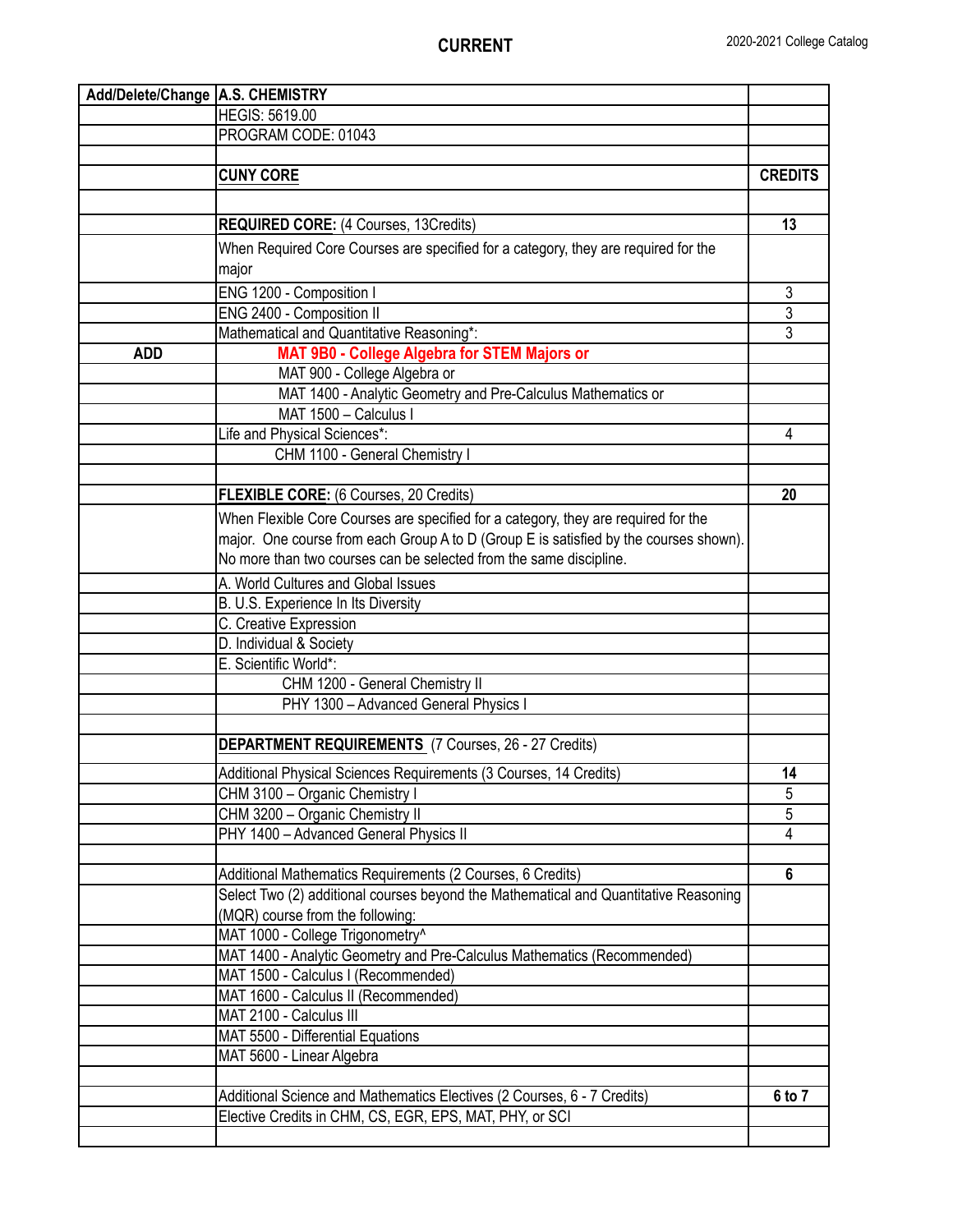| ELECTIVES: 0 - 1 credits sufficient to meet the required total 60 credits for the degree. | $0$ to 1 |
|-------------------------------------------------------------------------------------------|----------|
|                                                                                           |          |
|                                                                                           |          |
| <b>TOTAL CREDITS: 60</b>                                                                  | 60       |
|                                                                                           |          |
| *This program has a waiver to require particular courses in the Common Core, otherwise    |          |
|                                                                                           |          |
| more than the minimum credits for the degree may be necessary.                            |          |
| ^ Depending on Math placement, students may be required to select MAT 1000                |          |
|                                                                                           |          |
|                                                                                           |          |
|                                                                                           |          |
|                                                                                           |          |
|                                                                                           |          |
|                                                                                           |          |
|                                                                                           |          |
|                                                                                           |          |
|                                                                                           |          |
|                                                                                           |          |
|                                                                                           |          |
|                                                                                           |          |
|                                                                                           |          |
|                                                                                           |          |
|                                                                                           |          |
|                                                                                           |          |
|                                                                                           |          |
|                                                                                           |          |
|                                                                                           |          |
|                                                                                           |          |
|                                                                                           |          |
|                                                                                           |          |
|                                                                                           |          |
|                                                                                           |          |
|                                                                                           |          |
|                                                                                           |          |
|                                                                                           |          |
|                                                                                           |          |
|                                                                                           |          |
|                                                                                           |          |
|                                                                                           |          |
|                                                                                           |          |
|                                                                                           |          |
|                                                                                           |          |
|                                                                                           |          |
|                                                                                           |          |
|                                                                                           |          |
|                                                                                           |          |
|                                                                                           |          |
|                                                                                           |          |
|                                                                                           |          |
|                                                                                           |          |
|                                                                                           |          |
|                                                                                           |          |
|                                                                                           |          |
|                                                                                           |          |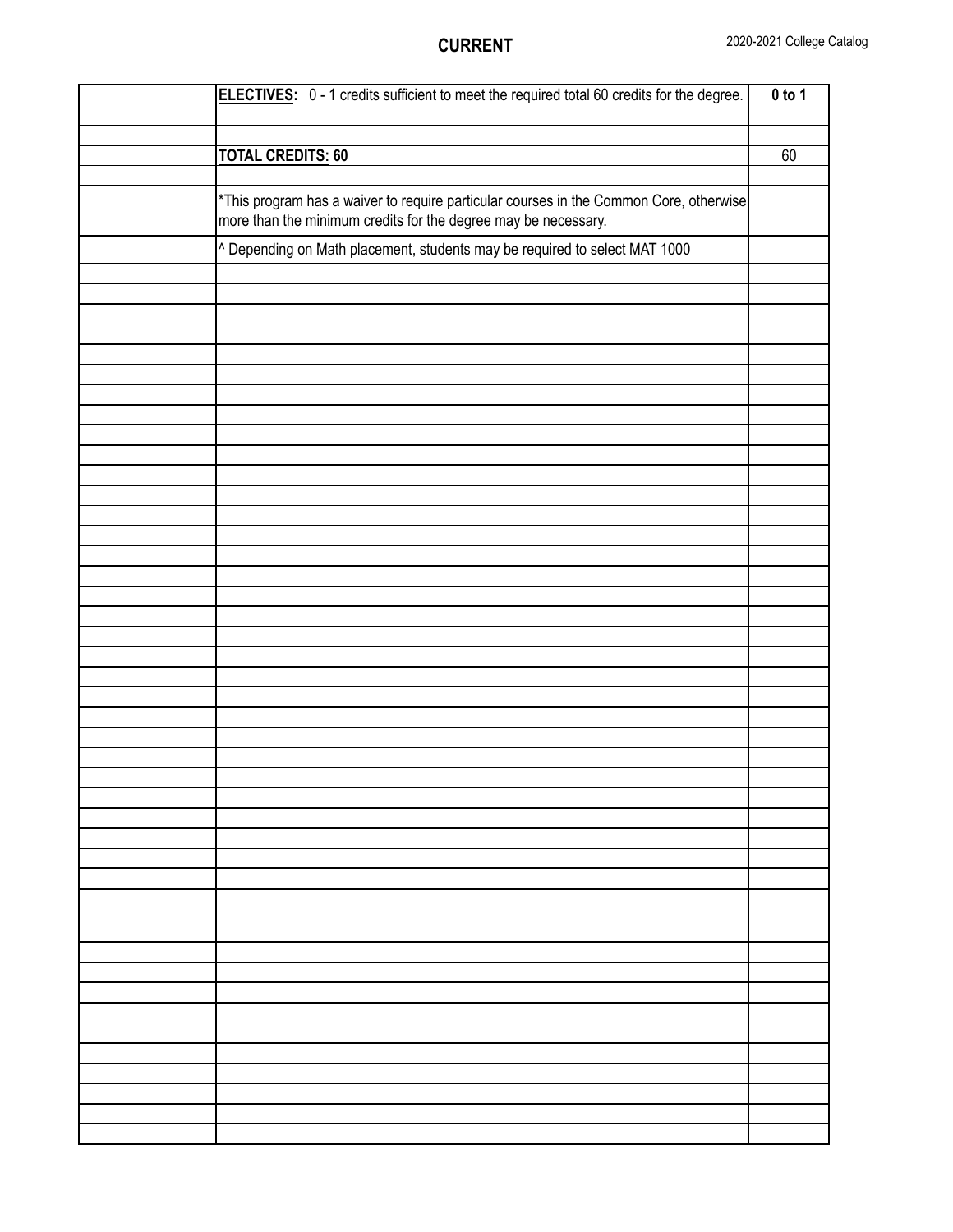| <b>A.S. CHEMISTRY</b>                                                                 |                |
|---------------------------------------------------------------------------------------|----------------|
| <b>HEGIS: 5619.00</b>                                                                 |                |
| PROGRAM CODE: 01043                                                                   |                |
|                                                                                       |                |
| <b>CUNY CORE</b>                                                                      | <b>CREDITS</b> |
|                                                                                       |                |
| <b>REQUIRED CORE:</b> (4 Courses, 13Credits)                                          | 13             |
| When Required Core Courses are specified for a category, they are required for the    |                |
| major                                                                                 |                |
| ENG 1200 - Composition I                                                              | 3              |
| ENG 2400 - Composition II                                                             | 3              |
| Mathematical and Quantitative Reasoning*:                                             | 3              |
| MAT 9B0 - College Algebra for STEM Majors or                                          |                |
| MAT 900 - College Algebra or                                                          |                |
| MAT 1400 - Analytic Geometry and Pre-Calculus Mathematics or                          |                |
| MAT 1500 - Calculus I                                                                 |                |
| Life and Physical Sciences*:                                                          | 4              |
| CHM 1100 - General Chemistry I                                                        |                |
|                                                                                       |                |
| <b>FLEXIBLE CORE:</b> (6 Courses, 20 Credits)                                         | 20             |
| When Flexible Core Courses are specified for a category, they are required for the    |                |
| major. One course from each Group A to D (Group E is satisfied by the courses shown). |                |
| No more than two courses can be selected from the same discipline.                    |                |
| A. World Cultures and Global Issues                                                   |                |
| B. U.S. Experience In Its Diversity                                                   |                |
| C. Creative Expression                                                                |                |
| D. Individual & Society                                                               |                |
| E. Scientific World*:                                                                 |                |
| CHM 1200 - General Chemistry II                                                       |                |
| PHY 1300 - Advanced General Physics I                                                 |                |
|                                                                                       |                |
| <b>DEPARTMENT REQUIREMENTS</b> (7 Courses, 26 - 27 Credits)                           |                |
| Additional Physical Sciences Requirements (3 Courses, 14 Credits)                     | 14             |
| CHM 3100 - Organic Chemistry I                                                        | 5              |
| CHM 3200 - Organic Chemistry II                                                       | 5              |
| PHY 1400 - Advanced General Physics II                                                | 4              |
|                                                                                       |                |
| Additional Mathematics Requirements (2 Courses, 6 Credits)                            | $6\phantom{1}$ |
| Select Two (2) additional courses beyond the Mathematical and Quantitative Reasoning  |                |
| (MQR) course from the following:                                                      |                |
| MAT 1000 - College Trigonometry^                                                      |                |
| MAT 1400 - Analytic Geometry and Pre-Calculus Mathematics (Recommended)               |                |
| MAT 1500 - Calculus I (Recommended)                                                   |                |
| MAT 1600 - Calculus II (Recommended)                                                  |                |
| MAT 2100 - Calculus III                                                               |                |
| MAT 5500 - Differential Equations                                                     |                |
| MAT 5600 - Linear Algebra                                                             |                |
|                                                                                       |                |
| Additional Science and Mathematics Electives (2 Courses, 6 - 7 Credits)               | 6 to 7         |
| Elective Credits in CHM, CS, EGR, EPS, MAT, PHY, or SCI                               |                |
|                                                                                       |                |